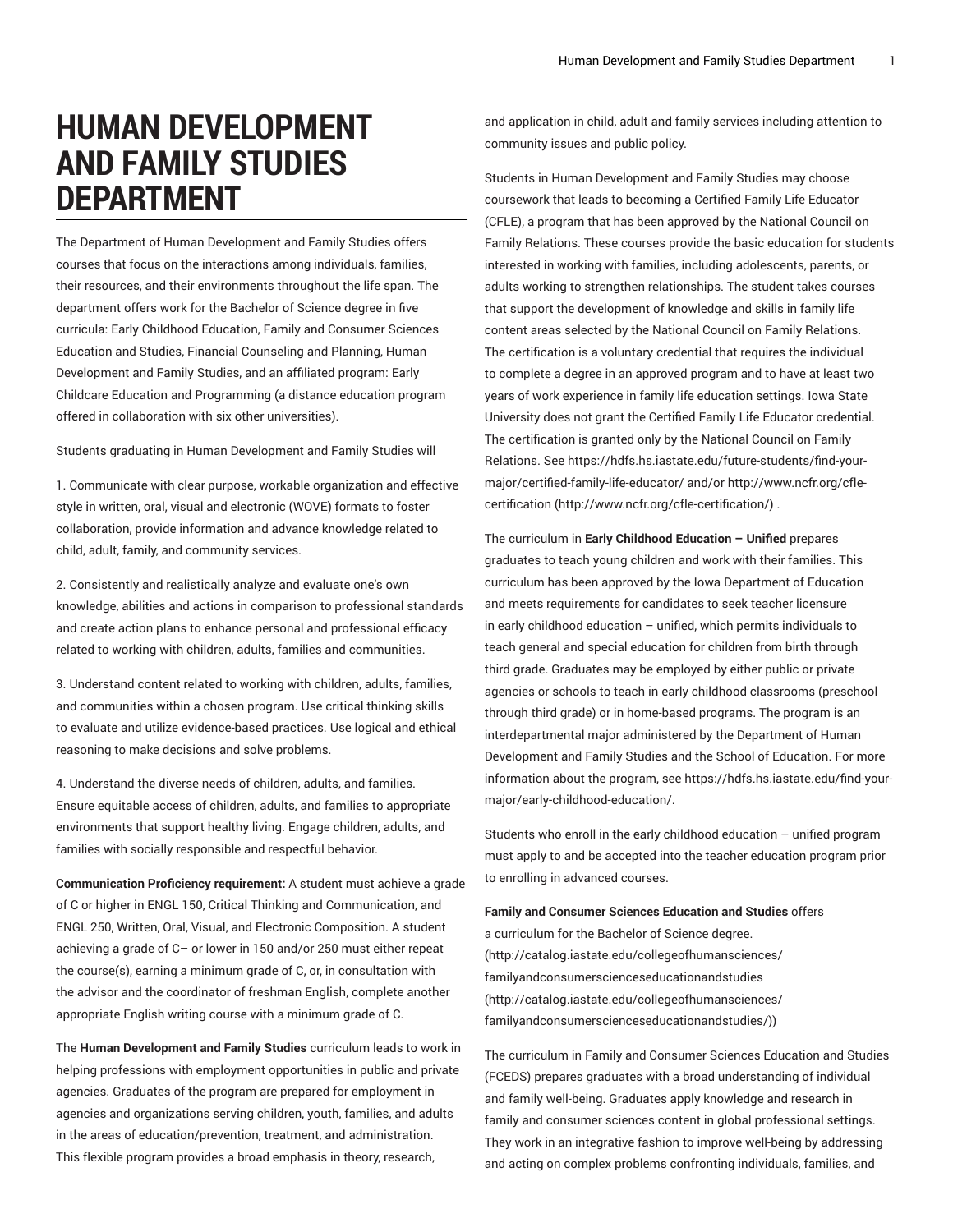communities. The study of Family and Consumer Sciences Education incorporates the following 16 [content](https://opi.mt.gov/Portals/182/Page%20Files/Career%20%26%20Technical%20Education/Docs/FCS/15FCS_NationalStandards.pdf) areas ([https://opi.mt.gov/](https://opi.mt.gov/Portals/182/Page%20Files/Career%20%26%20Technical%20Education/Docs/FCS/15FCS_NationalStandards.pdf) [Portals/182/Page%20Files/Career%20%26%20Technical%20Education/](https://opi.mt.gov/Portals/182/Page%20Files/Career%20%26%20Technical%20Education/Docs/FCS/15FCS_NationalStandards.pdf) [Docs/FCS/15FCS\\_NationalStandards.pdf](https://opi.mt.gov/Portals/182/Page%20Files/Career%20%26%20Technical%20Education/Docs/FCS/15FCS_NationalStandards.pdf)): Career, Community and Family Connections; Consumer and Family Resources; Consumer Services; Education and Early Childhood; Facilities Management and Maintenance; Family; Family and Community Services; Food Production and Services; Food Science, Dietetics, and Nutrition; Hospitality, Tourism and Recreation; Housing and Interior Design; Human Development; Interpersonal Relationship; Nutrition and Wellness; Parenting; and Textiles, Fashion and Apparel.

Students in the program choose one of three options, Teacher Licensure, Communications, or Professional Studies.

Students in Family and Consumer Sciences Education and Studies may choose coursework that leads to becoming a Certified Family Life Educator (CFLE), a program that has been approved by the National Council on Family Relations. These courses provide the basic education for students interested in working with families, including adolescents, parents, or adults working to strengthen relationships. The student takes courses that support the development of knowledge and skills in family life content areas selected by the National Council on Family Relations. The certification is a voluntary credential that requires the individual to complete a degree in an approved program and to have at least two years of work experience in family life education settings. Iowa State University does not grant the Certified Family Life Educator credential. The certification is granted only by the National Council on Family Relations. See [https://hdfs.hs.iastate.edu/future-students/find](https://hdfs.hs.iastate.edu/future-students/find-your-major/certified-family-life-educator/)[your-major/certified-family-life-educator/](https://hdfs.hs.iastate.edu/future-students/find-your-major/certified-family-life-educator/) and/or [http://www.ncfr.org/cfle](http://www.ncfr.org/cfle-certification/)[certification](http://www.ncfr.org/cfle-certification/) (<http://www.ncfr.org/cfle-certification/>).

Graduates may also choose from one of several nationally recognized professional certifications available from the American Association of Family and Consumer Sciences (AAFCS) Council for Certification. This program measures competencies of FCS professionals using highquality, rigorous assessments. Certifications that are currently available are ([http://www.aafcs.org/home](https://www.aafcs.org/home/) ([https://www.aafcs.org/home/\)](https://www.aafcs.org/home/)): CFCS: Certified in Family and Consumer Sciences; CFCS-HDFS: Certified in Human Development and Family Studies; CFCS-HNFS: Certified in Hospitality, Nutrition, and Food Science; and CPFFE: Certified Personal and Family Finance Educator.

There is also an opportunity to take courses that will allow you to be recommended for a family and consumer sciences endorsement or teacher licensure as a post baccalaureate student.

The **Financial Counseling and Planning** (FCP) curriculum prepares students for careers in family financial services. Financial Counseling and Planning is a growing career field and appeals to students who want to work with individuals and families to help them meet their financial goals

and improve their financial capability to better meet financial challenges. Coursework provides students with the family resource management and interpersonal skills needed to help families remain financially secure. Based on career goals, students select a path that leads to fulfilling the education requirements for the leading designations and certifications in financial counseling and planning. Graduates of the program are prepared for employment in personal banking, financial services, insurance, financial counseling and planning, and human service organizations. Laboratory and practicum opportunities exist in the Iowa State University Financial Counseling Clinic and with program partners in the financial services industry. A field work experience helps students apply their studies and experience the profession in real-world settings.

Financial Counseling and Planning majors are also prepared to enter graduate programs in family financial planning, financial education, economics, finance, and law.

Juniors and seniors in Financial Counseling and Planning who are interested in graduate study may apply for concurrent enrollment in the Graduate College to simultaneously pursue both a B.S. in Financial Counseling and Planning and a M.S. in Human Development and Family Studies or a B.S. in Financial Counseling and Planning and a Graduate Certificate in Family Financial Planning. Under concurrent enrollment, students simultaneously take undergraduate and graduate courses and may be eligible for assistantships. See Graduate Study for more information ([https://hdfs.hs.iastate.edu/graduate-students/graduate](https://hdfs.hs.iastate.edu/graduate-students/graduate-programs/)[programs/](https://hdfs.hs.iastate.edu/graduate-students/graduate-programs/)).

The Financial Counseling and Planning major is registered with Certified Financial Planner Board of Standards Inc. as a CFP Board-registered Program. ISU courses satisfy CFP Board's education requirement, allowing an individual to sit for the CFP® Certification Examination.

Iowa State University does not certify individuals to use the CFP® CERTIFIED FINANCIAL PLANNER™ title. CFP certification is granted only by Certified Financial Planner Board of Standards Inc. to those persons who, in addition to completing an educational requirement such as this CFP Board-Registered Program, have met its ethics, experience and examination requirements (CFP Board of Standards website [https://](https://www.cfp.net/) [www.cfp.net/\)](https://www.cfp.net/).

Certified Financial Planner Board of Standards Inc. owns the certification marks CFP®, CERTIFIED FINANCIAL PLANNER™ and the federally registered CFP (with flame logo), which it awards to individuals who successfully complete initial and ongoing certification requirements.

FCP majors also satisfy the education requirements for the Accredited Financial Counselor (AFC®) designation offered through the Association for Financial Counseling and Planning Education (AFCPE).

#### **Affiliated Programs**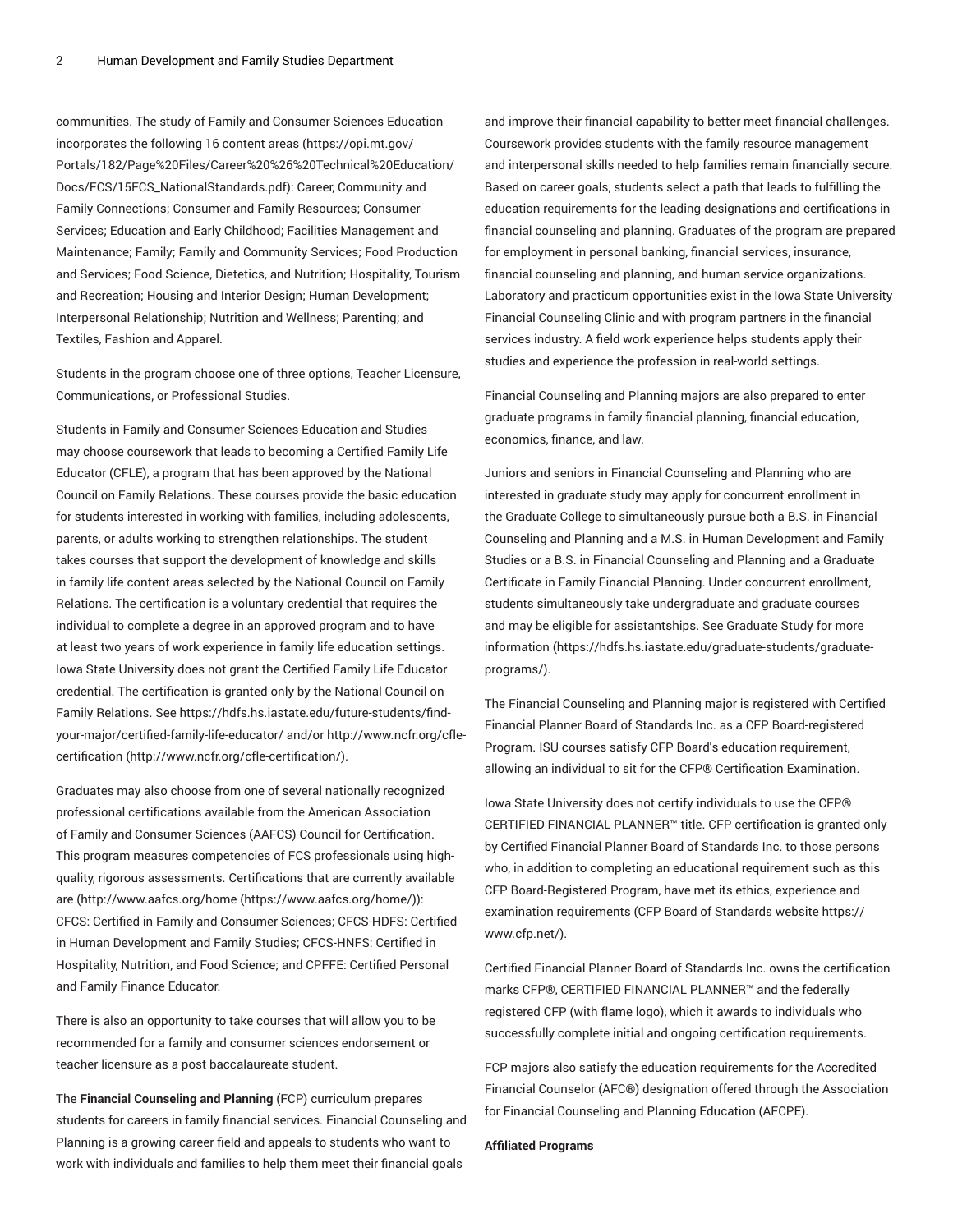The **Early Childcare Education and Programming (E C P)** curriculum, offered by the Great Plains Interactive Distance Education Alliance (GPIDEA), is designed to prepare graduates to work in a variety of early care and education programs in local communities and on military installations. Some of these programs are childcare centers and homes, infant/toddler and preschool programs, Head Start programs, and before and after-school programs for children ages birth to eight. This is an online program offered through a collaboration of seven universities as part of GPIDEA where the program is referred to as Early Care and Education for a Mobile Society. For more information see [https://](https://www.gpidea.org/program/early-care-and-education-in-a-mobile-society/) [www.gpidea.org/program/early-care-and-education-in-a-mobile-society](https://www.gpidea.org/program/early-care-and-education-in-a-mobile-society/) ([https://www.gpidea.org/program/early-care-and-education-in-a-mobile](https://www.gpidea.org/program/early-care-and-education-in-a-mobile-society/)[society/](https://www.gpidea.org/program/early-care-and-education-in-a-mobile-society/)).

The E C P curriculum is designed to provide content for the final two years of a student's program; the content is focused specifically on topics directly relevant to the major. Students will complete a total of 120 credits for the major, 51 of which are specific to the E C P curriculum. These 51 credit hours are comprised of 12 core courses and 3 practica; the final practicum will be a 6-credit capstone experience. Students must complete 30 credits of college work, a lifespan development course, and have a 2.5 GPA to be admitted to E C P. If students prefer to be admitted to ISU before being admitted to the E C P major, they can enroll as Pre ECP (P ECP) students until they are eligible for the E C P major. For more information about the program at Iowa State, see [https://online.hs.iastate.edu/early-childcare-programming \(https://](https://online.hs.iastate.edu/early-childcare-programming/) [online.hs.iastate.edu/early-childcare-programming/\)](https://online.hs.iastate.edu/early-childcare-programming/).

## **Curricula:**

- **Early Childhood Education — Unified**
- **Family and Consumer Sciences Education and Studies**
- **Financial Counseling and Planning**
- **Human Development and Family Studies**
- Affiliated Program: Early Childcare [Education](http://catalog.iastate.edu/collegeofhumansciences/early_childcare_educationandprogramming/) and [Programming](http://catalog.iastate.edu/collegeofhumansciences/early_childcare_educationandprogramming/) (GPIDEA program) **(**[http://](http://catalog.iastate.edu/collegeofhumansciences/early_childcare_educationandprogramming/) [catalog.iastate.edu/collegeofhumansciences/](http://catalog.iastate.edu/collegeofhumansciences/early_childcare_educationandprogramming/) [early\\_childcare\\_educationandprogramming/](http://catalog.iastate.edu/collegeofhumansciences/early_childcare_educationandprogramming/)**)**

## **Minors**

The department offers minors in Human Development and Family Studies and Financial Counseling and Planning. Minors consist of at least 15 credits including 6 credits taken at Iowa State University in courses numbered 300 or above. The minor must include at least 9 credits that are not used to meet any other department, college, or university requirement.

The **Human Development and Family Studies** minor may be earned by completing 15 credits

| <b>Total Credits</b>    |                                                               |   |  |
|-------------------------|---------------------------------------------------------------|---|--|
| <b>HD FS 479</b>        | <b>Family Interaction Dynamics</b>                            |   |  |
| <b>HD FS 449</b>        | <b>Program Evaluation and Proposal Writing</b>                |   |  |
| <b>HD FS 395</b>        | Children, Families, and Public Policy                         |   |  |
| <b>HD FS 387</b>        | Applying Evidence-Based Practices in Human<br><b>Services</b> |   |  |
| <b>HD FS 373</b>        | Death as a Part of Living                                     |   |  |
| <b>HD FS 367</b>        | Abuse and Illness in Families                                 |   |  |
| <b>HD FS 360</b>        | Housing and Services for Families and Children                |   |  |
| <b>HD FS 276</b>        | <b>Human Sexuality</b>                                        |   |  |
| Three of the following: |                                                               |   |  |
| <b>HD FS 377</b>        | Aging and the Family                                          |   |  |
| <b>HD FS 270</b>        | <b>Family Communications and Relationships</b>                |   |  |
| <b>HD FS 249</b>        | Parenting and Family Diversity Issues                         |   |  |
| <b>HD FS 234</b>        | <b>Adult Development</b>                                      |   |  |
| <b>HD FS 227</b>        | Adolescence and Emerging Adulthood                            |   |  |
| <b>HD FS 226</b>        | Development and Guidance in Middle Childhood                  |   |  |
| <b>HD FS 223</b>        | Child Development and Health                                  |   |  |
| One of the following:   |                                                               |   |  |
| <b>HD FS 102</b>        | Individual and Family Development, Health, and<br>Well-being  | 3 |  |
|                         |                                                               |   |  |

 The **Education Services in Family and Consumer Sciences** minor may be earned by completing 15 credits

| <b>HD FS 102</b>      | Individual and Family Development, Health, and<br>Well-being                                   | 3 |
|-----------------------|------------------------------------------------------------------------------------------------|---|
| FCEDS 206             | Professional Roles in Family and Consumer<br>Sciences                                          | 2 |
| FCEDS 306             | <b>Educational Principles for Family and Consumer</b><br>Sciences                              | 4 |
| FCEDS 413             | Planning and Assessment for Family and<br><b>Consumer Sciences</b>                             | 3 |
| One of the following: |                                                                                                | 3 |
| FCEDS 418             | <b>Foundations of Career and Technical Education in</b><br><b>Family and Consumer Sciences</b> |   |
| <b>HD FS 341</b>      | Household Finance and Policy                                                                   |   |
| <b>HD FS 360</b>      | Housing and Services for Families and Children                                                 |   |
| <b>HD FS 367</b>      | Abuse and Illness in Families                                                                  |   |
| <b>HD FS 373</b>      | Death as a Part of Living                                                                      |   |
| <b>HD FS 395</b>      | Children, Families, and Public Policy                                                          |   |

The **Financial Counseling and Planning** minor may be earned by completing 15 credits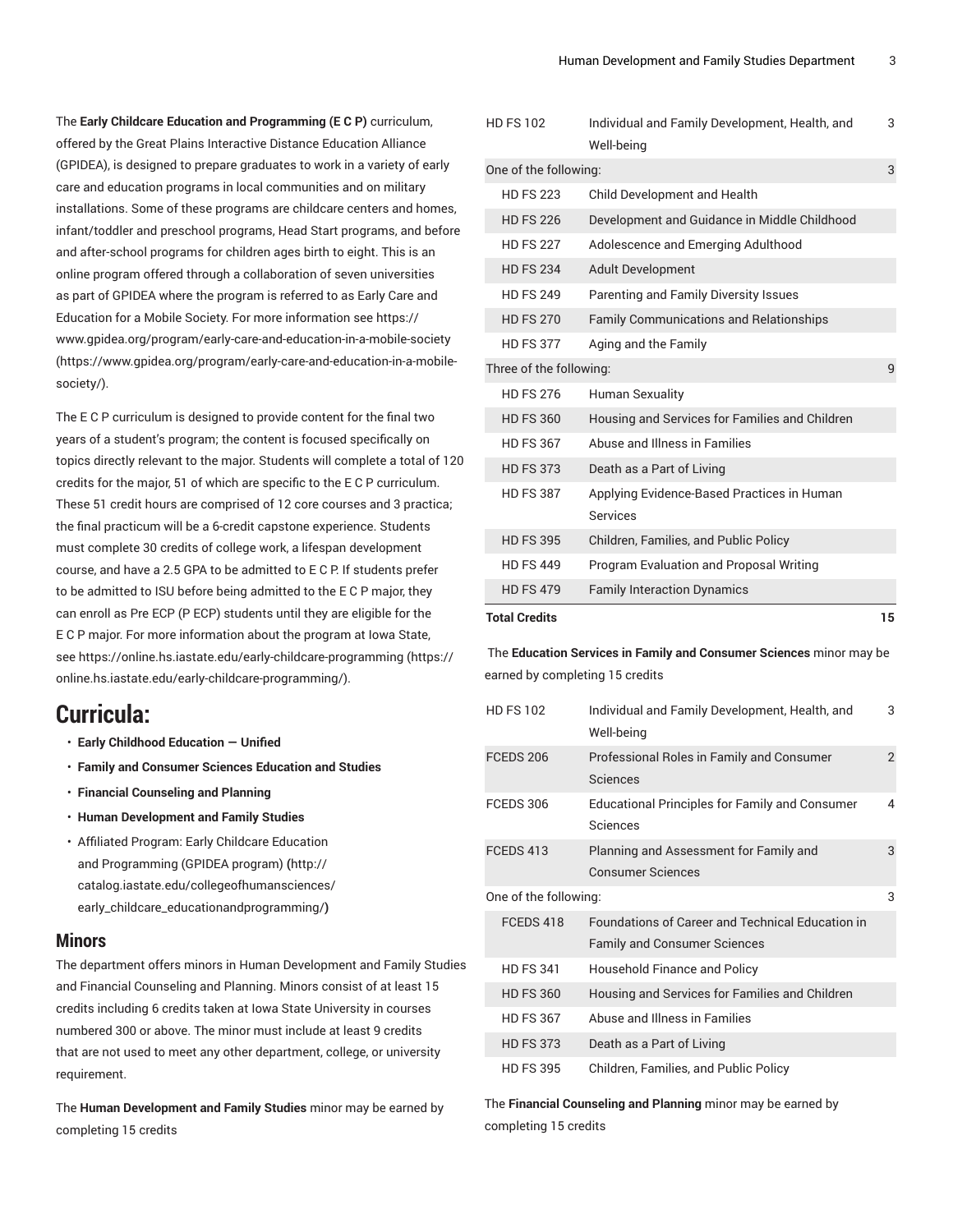| <b>HD FS 283</b>                   | Personal and Family Finance               | 3 |
|------------------------------------|-------------------------------------------|---|
| Twelve credits from the following: |                                           |   |
| <b>HD FS 239</b>                   | Consumer Issues                           |   |
| <b>HD FS 341</b>                   | Household Finance and Policy              |   |
| <b>HD FS 378</b>                   | Retirement Planning and Employee Benefits |   |
| <b>HD FS 383</b>                   | <b>Fundamentals of Financial Planning</b> |   |
| <b>HD FS 384</b>                   | <b>Family Insurance Planning</b>          |   |
| <b>HD FS 482</b>                   | <b>Family Savings and Investments</b>     |   |
| <b>HD FS 484</b>                   | <b>Estate Planning for Families</b>       |   |
| <b>HD FS 485</b>                   | Capstone: Family Financial Planning       |   |
| <b>HD FS 489</b>                   | <b>Financial Counseling</b>               |   |
| <b>HD FS 489L</b>                  | <b>Financial Counseling Laboratory</b>    |   |
| <b>Total Credits</b>               |                                           |   |

## **Graduate Study**

The department offers work for the Master of Science (thesis or nonthesis options) and Doctor of Philosophy degrees with the major in Human Development and Family Studies. Minors are also available for students taking major work in other departments. Graduates of M.S. and Ph.D. programs in the department will understand and apply relevant theories to educational, research, and/or intervention or prevention programs. It is intended that they will produce and disseminate research results and provide leadership in human development and family studies professions.

Graduate study in Human Development and Family Studies at Iowa State University is multidisciplinary and focuses on research and practice in several content areas such as adolescent/youth development, adult development and aging, family studies and policy, family economic wellbeing and financial planning, infant and child development, health and well-being; and lifespan development.

Prerequisite to work in the major is the completion of a related undergraduate program with basic courses and/or experiences in areas such as child/human development, community and regional planning, economics, education, family studies, psychology, or sociology. Additional coursework or prerequisites (e.g., basic statistics) may be required depending on the undergraduate program and program of study. Students may be admitted to our doctoral program with either a bachelor's (M.S./ Ph.D. Track, 5 years) or a master's degree (Ph.D. Track only, 3 years). Students admitted to the Ph.D. Track without a prior master's degree complete requirements for a thesis-based master's degree as part of their doctoral program of study.

All students take a core set of courses; the program of study is then completed with a selection of courses that meet the individual needs of the student. The variety of and flexibility in the coursework allows a student to tailor a program to specific academic interests. The graduate programs are based on a theory, research, and application interactive paradigm with all three areas integrated into content and method courses.

The department offers a graduate minor in Human Development and Family Studies. For more detailed information about the minor, see the Graduate Minors tab.

The department also offers four Graduate Certificates available to HD FS majors as well as students in other departments and professionals in the field.

The department also participates in several Master of Family and Consumer Sciences (MFCS) degree programs (http://catalog.iastate.edu/ collegeofhumansciences/familyandconsumersciences/). Admission to the youth (YTH), family financial planning (FFP) and gerontology (GERON) specialization programs require submission of the Graduate College application form, transcripts, 2 letters of recommendation, resume and a goal statement. Students in a MFCS program select one of the options listed below.

- 1. Master of Family and Consumer Sciences Human Development and Family Studies (MFCS-HDFS). The Master of Family and Consumer Sciences degree specialization track in Human Development and Family Studies (HDFS) provides students with the opportunity to enhance their background knowledge and skills for working with children and families (37 credits).
- 2. Master of Family and Consumer Sciences Youth Development (MFCS-YD). This is an entirely online degree focusing on the skills to serve today's young people. The degree uses a strengths-based curriculum that supports you to grow socially, emotionally, and cognitively. There are also two youth development related certificates available for students (see Graduate Certificates tab for details) (36 credits).
- 3. Master of Family and Consumer Sciences Family Financial Planning Program (MFCS-FFP). This is a master's degree program offered entirely online, designed to prepare individuals to work in the financial planning field (36 credits). Completion of course work in the master's degree or a graduate certificate meets the educational requirements to sit for the Certified Financial Planner (CFP) Board of Standards Certification Examination.

The department offers a Financial Counseling and Planning (FCP) concurrent degree program that allows students to obtain a B.S. in FCP and an M.S. in HD FS or a B.S. in FCP and a Graduate Certificate in Family Financial Planning in 5 years. Application for admission to the Graduate College should be made near the end of the junior year. Under concurrent enrollment, students simultaneously take undergraduate and graduate courses and may be eligible for assistantships. Students interested in these programs should contact the department for details.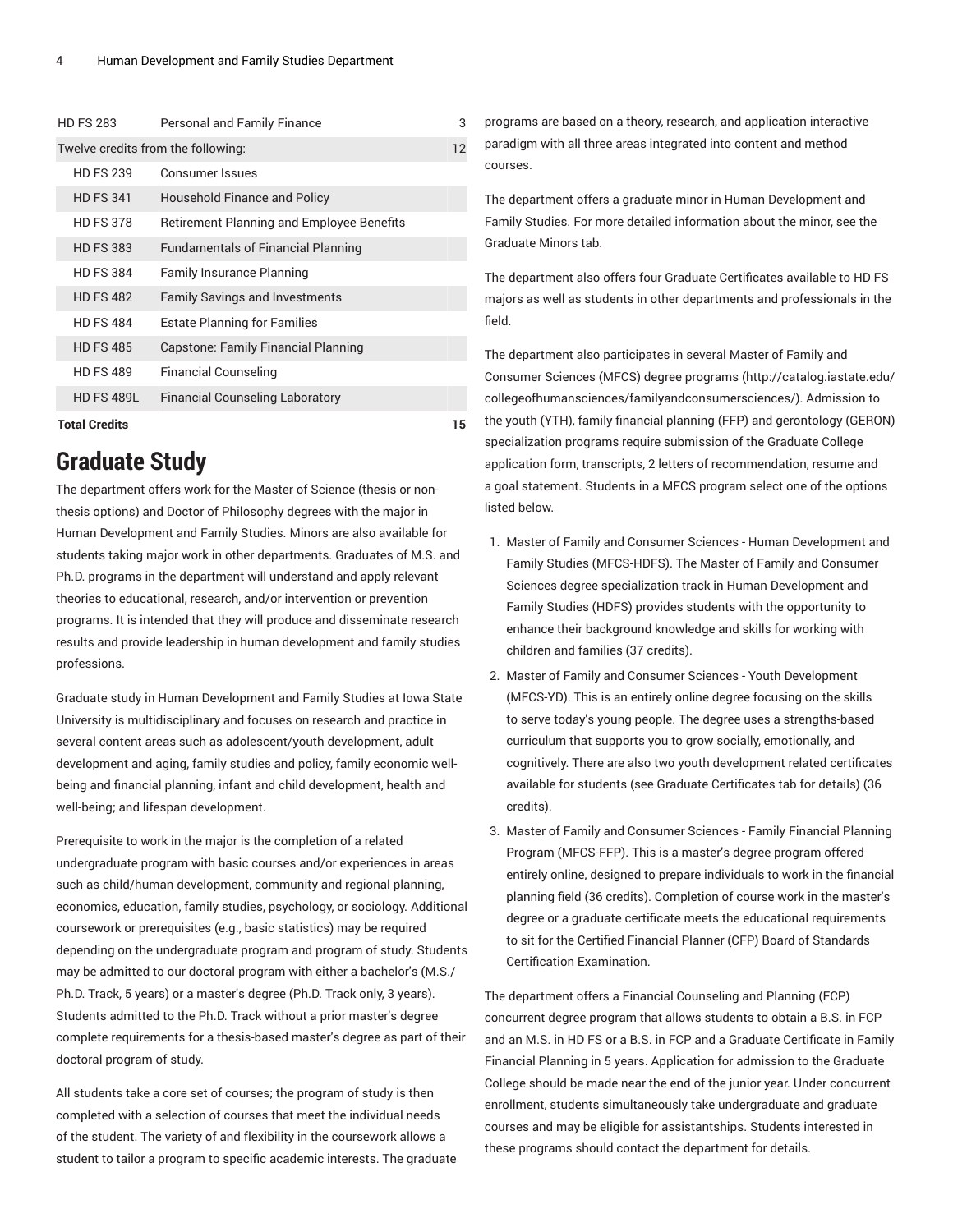Finally, the department collaborates with the interdepartmental Gerontology program; students may declare a minor in Gerontology. The Master of Family and Consumer Sciences - Gerontology program (MFCS-GERON) and the Graduate Gerontology Certificate program are designed to prepare professionals who work directly with older people or are involved in education and research related to older adults. Professionals offering direct services often are involved in health promotion programs, directing inter-generational activities, managing senior centers or retirement communities, counseling older people and their families, and helping people plan for retirement. Professionals involved in education and research may evaluate community-based services, teach others about the aging process, develop policies and programs to serve the needs of older adults, and work with business and industry on issues related to an aging work force.

## **Graduate Minors**

The department offers a graduate minor in Human Development and Family Studies. To earn this minor, students in a Master's program must take 9 credits in HD FS graduate courses (500, 600 level) with a limit of 3 credits in seminar or workshop credit (credits in 591 or 691 not allowed). To earn a minor in HD FS students in a Doctoral program must take 12 credits in HD FS graduate courses (500, 600 level) with a limit of 3 credits in seminar or workshop credit (credits in 591 or 691 not allowed). A graduate faculty member from the minor program must serve on the student's POS Committee.

## **HD FS Certificates**

The department offers four Graduate Certificates available to HD FS majors as well as students in other departments and professionals in the field. The certificates emphasize application and relevance to growing diversity and demands on the work force. The four certificate areas are:

- 1. Developmental and Family Sciences Advanced Research Design and Methods (15 credits)
- 2. Family Well-Being in Diverse Society (12 credits)
- 3. Infant and Early Childhood Mental Health (12 credits, online)
- 4. Life-Span Development (12 credits, online)

For more information about courses for the certificates, go to [https://](https://hdfs.hs.iastate.edu/graduate-students/graduate-programs/graduate-certificates/) [hdfs.hs.iastate.edu/graduate-students/graduate-programs/graduate](https://hdfs.hs.iastate.edu/graduate-students/graduate-programs/graduate-certificates/)[certificates/](https://hdfs.hs.iastate.edu/graduate-students/graduate-programs/graduate-certificates/)

#### **Youth Development Certificates**

The department also collaborates to offer two certificates related to youth development through the MFCS program. Both certificates are designed to prepare individuals who work directly with youth or are involved in education and research related to youth. For more

information, go to [http://www.online.hs.iastate.edu/graduate-programs/](http://www.online.hs.iastate.edu/graduate-programs/masters/mfcs-youth-development/) [masters/mfcs-youth-development/.](http://www.online.hs.iastate.edu/graduate-programs/masters/mfcs-youth-development/)

- 1. Youth Development Specialist Certificate (13 credits)
- 2. Youth Program Management and Evaluation Certificate (13 credits)

#### **Family Financial Planning Certificates**

The MFCS – Family Financial Planning (FFP) program also offers two certificates listed below. More information can be found at [http://](http://www.online.hs.iastate.edu/graduate-programs/masters/mfcs-ffp/) [www.online.hs.iastate.edu/graduate-programs/masters/mfcs-ffp/](http://www.online.hs.iastate.edu/graduate-programs/masters/mfcs-ffp/).

- 1. FFP certificate. Master of Family and Consumer Sciences with Family Financial Planning (FFP) specialization graduate certificate program (18 credits)
- 2. FHC certificate. Master of Family and Consumer Sciences Financial and Housing Counseling (FHC) specialization graduate certificate program (18 credits)

#### **Courses primarily for undergraduates:**

## **HD FS 102: Individual and Family Development, Health, and Well-being** (3-0) Cr. 3. F.S.SS.

Overview of life-span developmental tasks (physical, cognitive, language, social, emotional) examined from various theoretical perspectives. Discussion of topics related to family diversity, individual/family health and well-being and reciprocal relationships as affected by external factors.

## **HD FS 110: Freshman Learning Community Orientation** (1-0) Cr. 1. F.

*Prereq: Membership in HD FS Learning Community*

Introduction to the Department of Human Development and Family Studies including academic requirements and opportunities, strategies for transitioning to college, learning and study strategies, reading and reflection, and career awareness.

#### **HD FS 111: New Transfer Student Seminar**

#### (1-0) Cr. 1. F.S.

Introduction to HD FS curricula and faculty for students in CH FS, FCEDS or F C P. Department and University policies and procedures, degree audits, and registration. Exploration of campus resources and strategies for student success. Offered on a satisfactory-fail basis only.

#### **HD FS 183: Personal Finance in Early Adulthood**

#### (1-0) Cr. 1. F.S.SS.

Introduction to basic concepts and budgeting practices for management of resources and prevention of financial problems commonly associated with college, including credit and student loans. Offered on a satisfactoryfail basis only.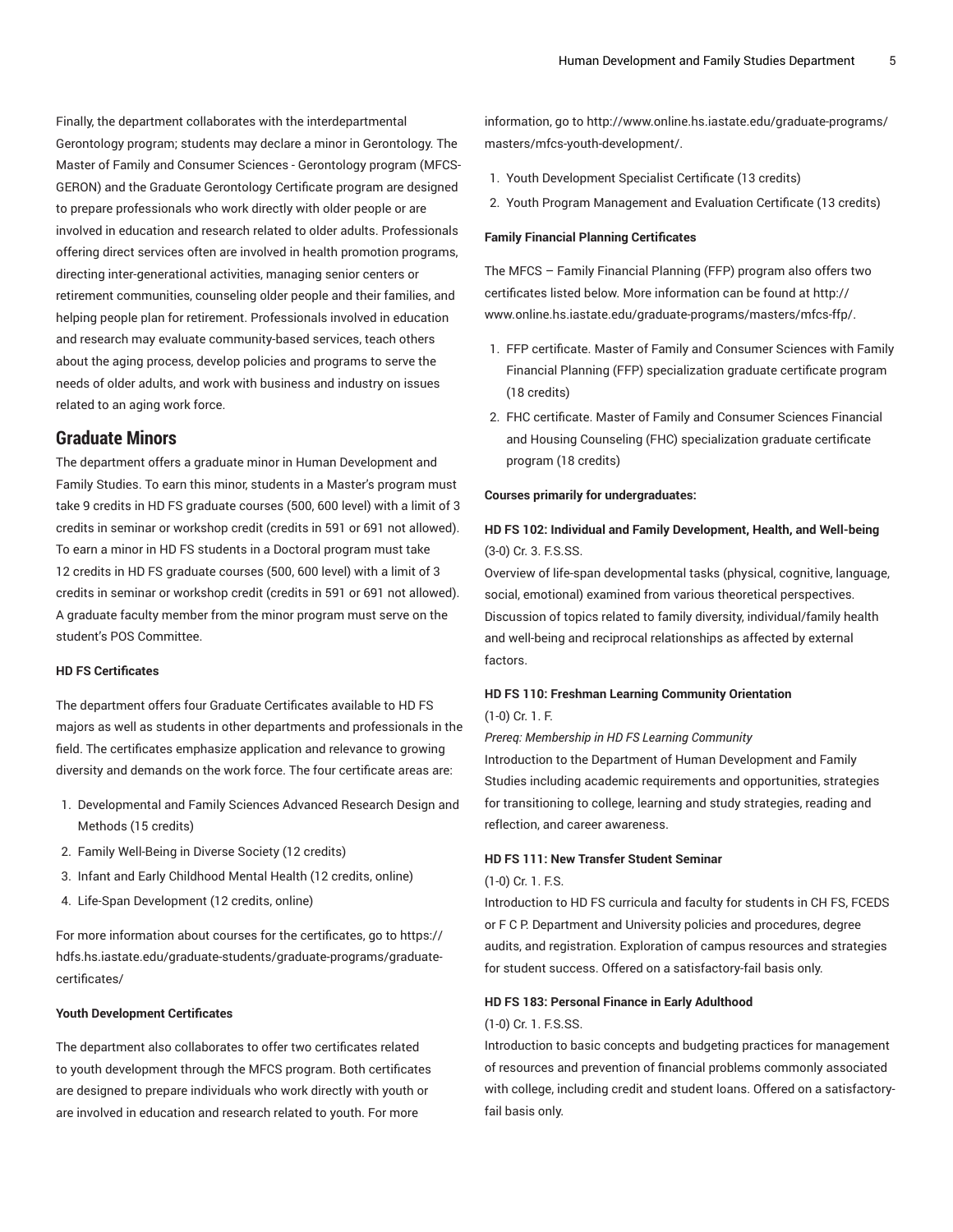#### **HD FS 208: Early Childhood Education Teacher Orientation**

Cr. 1. F.S.

#### *Prereq: classification as ECE major*

Overview of early childhood education (birth-grade 3) teacher licensure requirements. Program planning and university procedures. Required of all students majoring in early childhood education. Offered on a satisfactory-fail basis only.

## **HD FS 218: Professional Orientation and Service Learning**

#### (2-0) Cr. 2. F.S.

## *Prereq: Credit or concurrent enrollment in HD FS 102. For child, adult and family services majors.*

Ethics, professional development, and career exploration in child, adult and family services. Visits to and service learning with programs that serve children, adults and families with diverse needs. Participation in service learning project required. Offered on a satisfactory-fail basis only.

#### **HD FS 223: Child Development and Health**

#### (3-0) Cr. 3. S.

Typical and atypical development of children prenatal through middle childhood. Examination of healthy development and potential impact of health issues in children. Discussion of influence of the family and society on development. Either HD FS 223 or HD FS 224, but not both, may be applied toward graduation.

#### **HD FS 224: Development in Young Children: Birth through Age 8**

(3-1) Cr. 3. F.S.

#### *Prereq: HD FS 102*

Learning, growth, and development (typical and atypical) of children from birth through age eight. Explores importance of family, programs, and a diverse society. Strategies for observing, recording, and interpreting children's cognitive, communication, motor, social, and emotional development. Practicum. Either HD FS 223 or HD FS 224, but not both, may be applied toward graduation.

#### **HD FS 226: Development and Guidance in Middle Childhood**

(3-0) Cr. 3. F.

#### *Prereq: HD FS 102 or PSYCH 230*

Physical, cognitive, socioemotional, and identity development from 5 to 12 years of age. Development within the contexts of family, school, peers, and society. Guidance of children in family and group settings.

#### **HD FS 227: Adolescence and Emerging Adulthood**

(3-0) Cr. 3. F.S.

#### *Prereq: HD FS 102 or PSYCH 230*

Physical, cognitive, and socioemotional development of adolescents and emerging adults in the context of family, relationships, and culture.

#### **HD FS 234: Adult Development**

(Cross-listed with GERON). (3-0) Cr. 3. S. *Prereq: HD FS 102 or PSYCH 230*

Introductory exploration of the health, individual and social factors associated with adult development including younger adulthood, middle age and older adulthood. Information is presented from a life-span developmental framework.

#### **HD FS 239: Consumer Issues**

## (3-0) Cr. 3. F.S.

Introduction to factors affecting consumer decisions of individuals and families, including housing, healthcare, and personal finances. Emphasis on accessibility and affordability, community contexts for families; and consumer protection, legislation and regulation, and consumer fraud. Meets U.S. Diversity Requirement

#### **HD FS 240: Literature for Children**

#### (3-0) Cr. 3. F.S.

Evaluation of literature for children, including an emphasis on diversity and inclusion; cultural competence. Roles of literature in the overall development of children. Literature selection and use in the home and educational settings.

Meets U.S. Diversity Requirement

#### **HD FS 249: Parenting and Family Diversity Issues**

(3-0) Cr. 3. F.S.

Evidence-based, best-practice approaches to child-rearing, guidance, adult-child relationships, and parenting education programs. Theoretical perspectives related to caregiving processes across the lifespan. Meets U.S. Diversity Requirement

#### **HD FS 270: Family Communications and Relationships**

(3-0) Cr. 3. F.S.Alt. SS., offered odd-numbered years.

Family communication and its functions to develop, maintain, enrich and limit family relationships. Family theories related to communication and ethical considerations when working with families. Meets U.S. Diversity Requirement

#### **HD FS 276: Human Sexuality**

#### (3-0) Cr. 3. F.S.SS.

Behavioral, biological, and psychological aspects of human sexuality within the social context of family, culture, and society. Role of sexuality in human development. Critical analysis of media and research. Communication and decision-making skills relating to sexuality issues and relationships.

Meets U.S. Diversity Requirement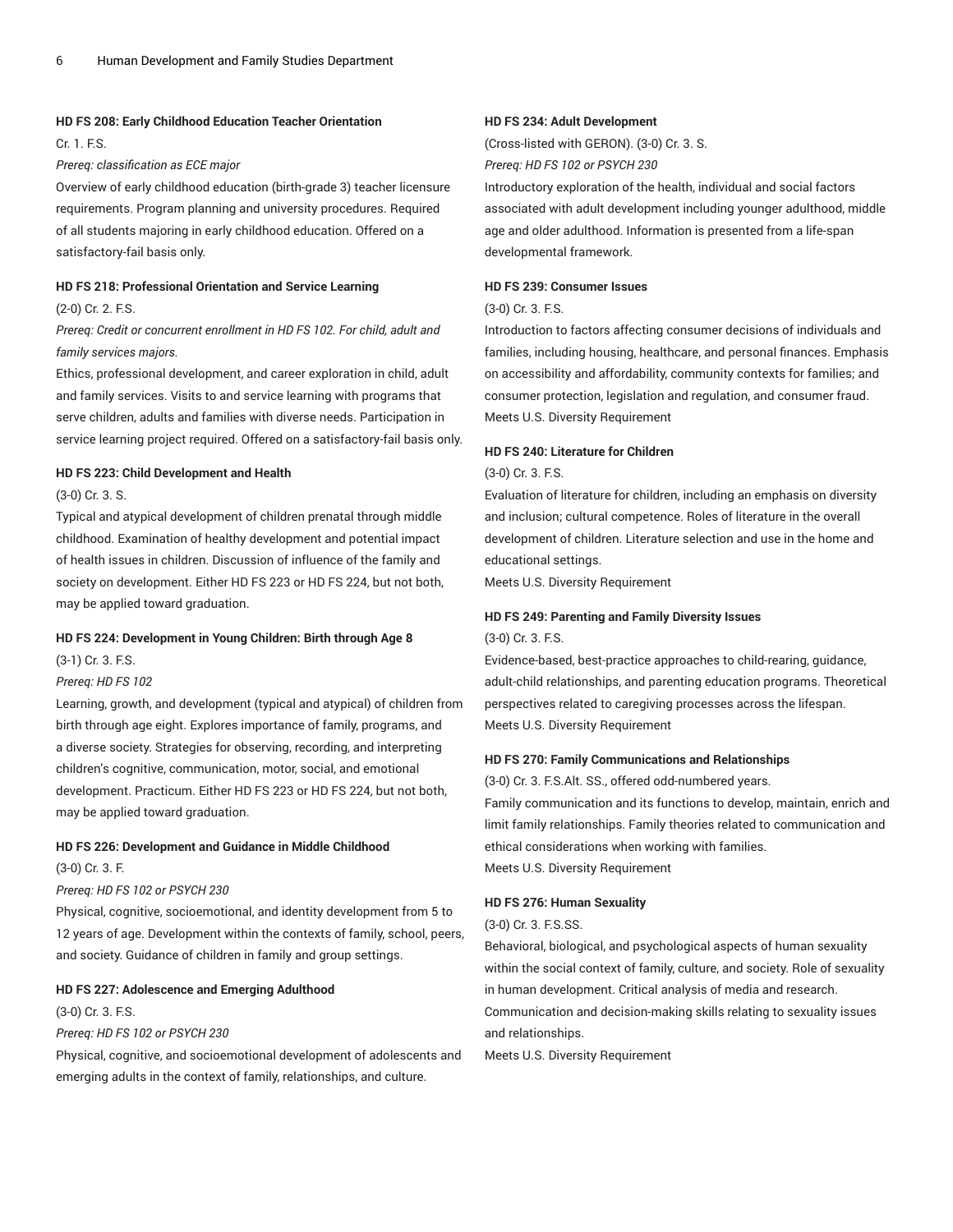#### **HD FS 283: Personal and Family Finance**

(3-0) Cr. 3. F.S.

Introduction to basic principles of personal and family finance. Budgeting, record keeping, checking and savings accounts, consumer credit, insurance, investments, and taxes. Meets U.S. Diversity Requirement

## **HD FS 317: Field Experiences**

Cr. 1-6. Repeatable. F.S.SS.

*Prereq: Permission of instructor.*

Consult department office for procedure. Supervised field experience in human development and family studies programs. Offered on a satisfactory-fail basis only.

#### **HD FS 317B: Field Experiences: Human Development and Family Studies**

Cr. 1-6. Repeatable. F.S.SS.

*Prereq: 9 credits in HD FS.*

Consult department office for procedure. Supervised field experience in human development and family studies programs. Offered on a satisfactory-fail basis only.

#### **HD FS 317G: Field Experiences: Family Finance Programs**

Cr. 1-6. Repeatable. F.S.SS.

Consult department office for procedure. Supervised field experience in human development and family studies programs.

#### **HD FS 317H: Field Experiences: Honors**

Cr. 1-6. Repeatable. F.S.SS.

#### *Prereq: 9 credits in HD FS*

Consult department office for procedure. Supervised field experience in human development and family studies programs. Offered on a satisfactory-fail basis only.

## **HD FS 340: Assessment and Curriculum: Ages Birth through 2 Years** (3-3) Cr. 4. F.S.

*Prereq: HD FS 224; admission to Educator Preparation program* Assessment strategies for infants and toddlers, including those with special needs. Curricula, learning environments, teaching strategies, health and nutritional practices, and schedules that are developmentally, individually, and culturally appropriate. Using assessment to plan, implement, and evaluate activities to promote physical, motor, cognitive, communication, and social emotional development. Practicum.

### **HD FS 341: Household Finance and Policy**

(3-0) Cr. 3. F.

The social, economic, and governmental contexts of financial decisionmaking at the household level.

## **HD FS 342: Guidance and Group Management in Early Childhood** (2-2) Cr. 3. F.S.

#### *Prereq: HD FS 224*

Guiding prosocial development, self-regulation, and task engagement of children birth to age 8. Focus is on promoting prosocial behaviors through supportive relationships and environments within diverse home, center, or school settings. Functional behavior assessment and ongoing progress monitoring for targeted and intensive interventions. Practicum.

## **HD FS 343: Assessment and Curriculum: Ages 3 through 6 Years** (3-3) Cr. 4. F.S.

*Prereq: HD FS 224; HD FS 240; admission to Educator Preparation program* Assessment strategies for preschool and kindergarten children, including those with special needs. Learning environments, schedules, activities, nutritional practices, and teaching strategies that are developmentally, individually, and culturally appropriate. Using assessment to plan, implement, and evaluate activities to promote physical motor, cognitive, communication, and social emotional development. Practicum.

## **HD FS 344: Programming for Children in Early Care and Education** (3-3) Cr. 4. F.S.

#### *Prereq: HD FS 224*

Programming in inclusive child care centers and family child care homes, including those with special needs, aged birth through 8 years. Developing, implementing, and evaluating learning environments; activities and materials; behavioral guidance and classroom management practices; health and nutritional practices; and schedules to ensure developmental, individual, and cultural appropriateness. Monitoring children's development and behavior to promote physical, motor, cognitive, communication, and social emotional development. Learning to collaborate effectively with parents and staff. Practicum.

### **HD FS 345: Adapting Programming in Inclusive Settings** (3-0) Cr. 3. F.S.

*Prereq: HD FS 224 and SP ED 250; or permission of instructor* Adapting instruction, materials, and equipment to meet developmental needs of young children birth through age 8 with diverse learning needs and multiple disabilities in inclusive settings. Addressing individualized education programs; special health care needs, challenging behavior, and positioning and handling techniques.

## **HD FS 360: Housing and Services for Families and Children**

## (3-0) Cr. 3. F. *Prereq: 6 credits in social sciences*

Approaches to and assessment of housing and services that assist those with special needs including those with disabilities, low-income, children at risk, single-parents, and the homeless. Emphasis on community settings; e.g., residential facilities, group housing, shelters and transitional housing.

Meets U.S. Diversity Requirement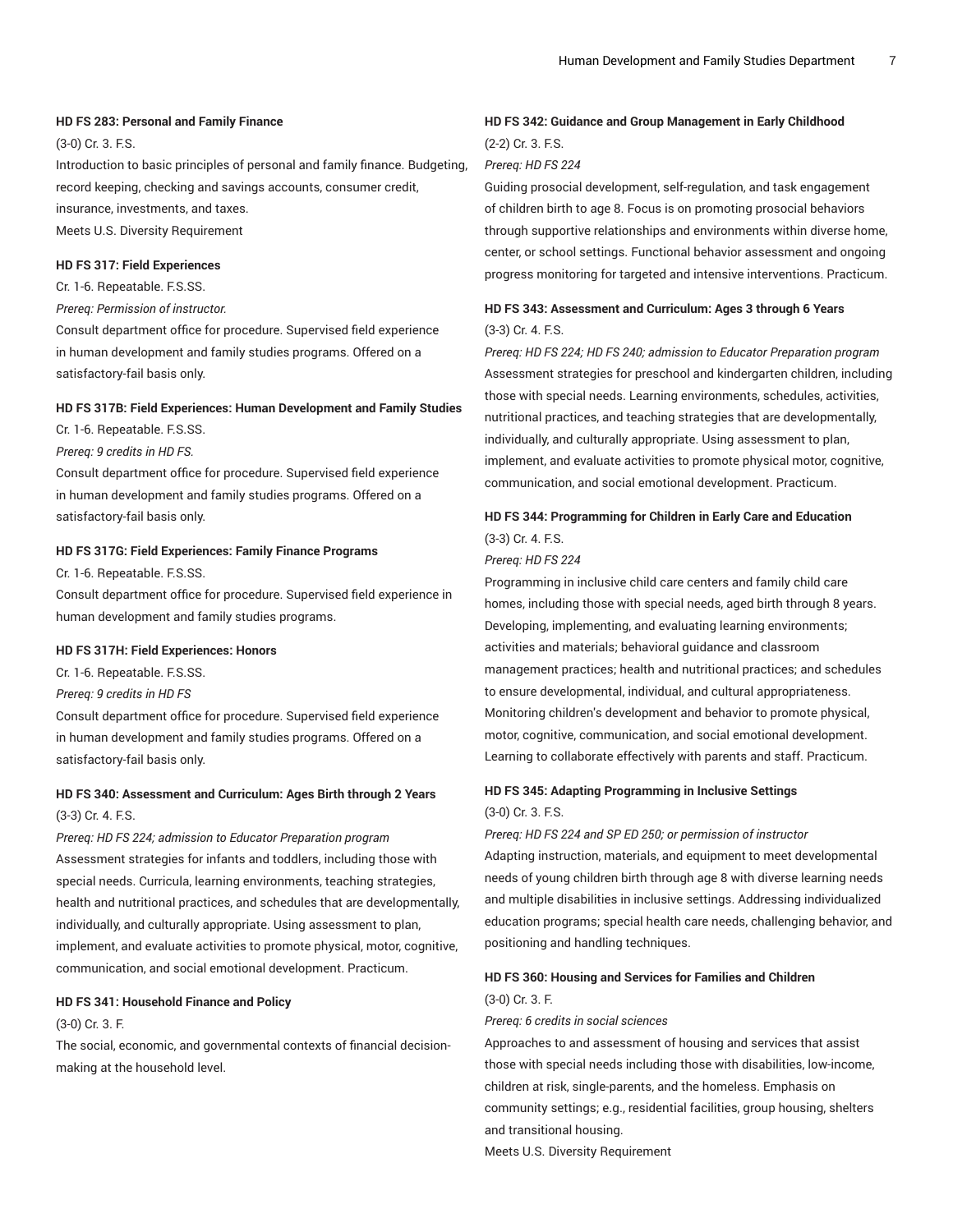#### **HD FS 367: Abuse and Illness in Families**

(3-0) Cr. 3. F.S.Alt. SS., offered even-numbered years.

*Prereq: 3 credits in social sciences*

Causes and consequences of family stressors including physical, sexual, and emotional abuse; substance abuse; and mental and physical illness across the life span. Interplay between victims, offenders, and the treatment system.

## **HD FS 369: Research Methods in Human Development and Family Studies**

#### (3-1) Cr. 3. F.S.

*Prereq: HD FS 102 or PSYCH 230, 9 hours in HD FS; junior or senior classification.*

Understanding and evaluating research. Use of primary and secondary data to identify and study problems related to human development and family issues. An introduction to statistical concepts and data analysis. Computer laboratory experience.

#### **HD FS 373: Death as a Part of Living**

(Cross-listed with GERON). (3-0) Cr. 3. F.S.Alt. SS., offered even-numbered years.

#### *Prereq: HD FS 102*

Consideration of death in the life span of the individual and the family with opportunity for exploration of personal and societal attitudes.

#### **HD FS 377: Aging and the Family**

(Cross-listed with GERON). (3-0) Cr. 3. F.Alt. SS., offered odd-numbered years.

Interchanges of older adults and their families. Emphasis on role changes, social interaction, and independence as influenced by health, finances, life styles, and community support.

Meets U.S. Diversity Requirement

## **HD FS 378: Retirement Planning and Employee Benefits**

(Cross-listed with GERON). (3-0) Cr. 3. S.

*Prereq: 3 credits in Economics or Personal Finance*

Financial needs analysis for retirement, characteristics of employersponsored and individual retirement plans, tax implications of retirement plans, Social Security funding and benefits, strategies for meeting varying retirement needs in a diverse society, financial counseling and planning practice, and overview of employee benefits.

Meets U.S. Diversity Requirement

#### **HD FS 383: Fundamentals of Financial Planning**

(3-0) Cr. 3. S.

*Prereq: HD FS 283*

Fundamental principles of the financial planning process, client/planner interactions, time value of money applications as well as analyses of ethics review, financial statements, cash flow and debt management, education planning, retirement planning, tax planning, and estate planning needs of families.

#### **HD FS 384: Family Insurance Planning**

Cr. 3. S.

*Prereq: HD FS 283*

Strategies for managing family financial risk with insurance. Emphasis on communication and planning process and the use of risk mitigation and insurance within families. Risk analysis and management within the comprehensive family financial planning process.

## **HD FS 387: Applying Evidence-Based Practices in Human Services** (3-0) Cr. 3. F.S.

*Prereq: HD FS 224, 226, 227, 234, or PSYCH 230*

Practicing skills required to work with individuals and families in assessment, engagement, and intervention. Applying strategies including motivational interviewing and trauma informed care.

#### **HD FS 395: Children, Families, and Public Policy**

(3-0) Cr. 3. F.S.Alt. SS., offered odd-numbered years. *Prereq: HD FS 369 or equivalent*

Public policy and public service programs as they affect children and families. Examination of how individuals and groups influence policy. Investigation of current issues and programs influencing the well-being and welfare of children and families.

#### **HD FS 416: Human Development and Family Studies Seminar**

Cr. arr. Repeatable. F.S.SS.

*Prereq: 8 credits in human development and family studies* Intensive study of a selected topic in human development and family studies.

#### **HD FS 417: Supervised Student Teaching**

Cr. 8. Repeatable.

*Prereq: Reservation required*

## **HD FS 417C: Supervised Student Teaching: Early Childhood Special Education Programs.**

Cr. 8. Repeatable. F.S.

*Prereq: HD FS 455, HD FS 456, GPA 2.5 or above, and admission to Educator Preparation program.*

Teaching experience with preschool children with disabilities.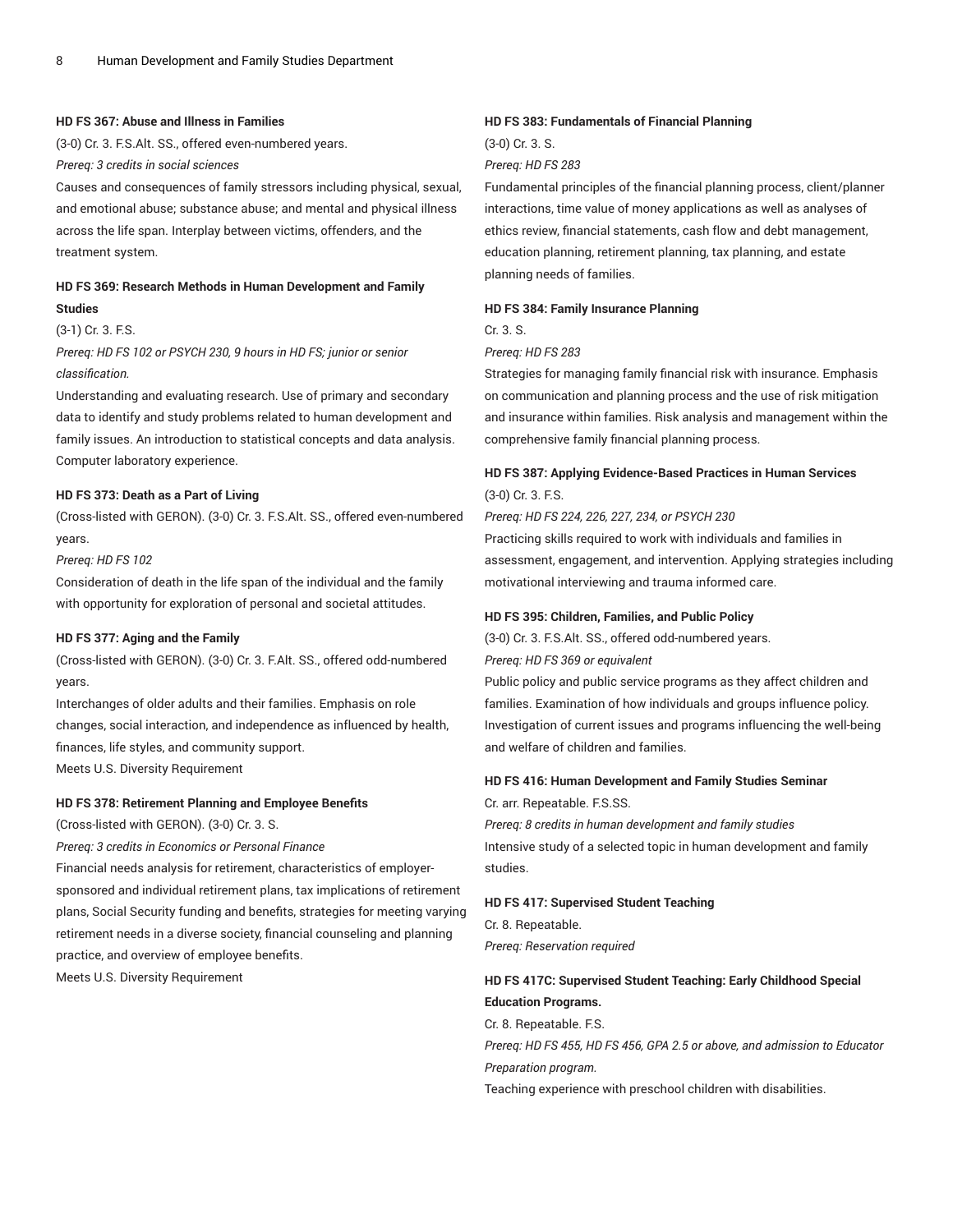#### **HD FS 418: Professional Practice Reflection/Discussion**

Cr. 0.5-2. Repeatable. F.S.

Discussion of professional practice experience. Offered on a satisfactoryfail basis only.

#### **HD FS 418A: Professional Practice Reflection/Discussion: Teaching**

(0.5-0) Cr. 0.5. F.S.

*Prereq: Taken concurrently with HD FS 417*

Discussion of HD FS 417 student teaching field experience. Offered on a satisfactory-fail basis only.

## **HD FS 418B: Professional Practice Reflection/Discussion: Internships** (2-0) Cr. 2. F.S.

*Prereq: Junior or senior classification*

Process and development of skills necessary for professional preparation and practice including career planning, resume writing, and interviewing. Strategies for successful career management. Offered on a satisfactoryfail basis only.

#### **HD FS 449: Program Evaluation and Proposal Writing**

(3-0) Cr. 3. F.S.

*Prereq: Junior or senior classification*

Theory and practice of program evaluation and proposal writing in human services including needs assessment, outcome development and measurement, and proposal components. Assessment of programs' success in meeting goals.

## **HD FS 455: Curriculum and Interventions: Ages 3 through 6 Years** (3-3) Cr. 4. F.S.

*Prereq: HD FS 343, HD FS 345, SP ED 405 and SP ED 458*

Program models and methods leading to development and organization of appropriate curricula in preschool and kindergarten programs for young children with diverse learning needs. Government regulations and professional standards for child programming. Teaming with parents, colleagues, and paraprofessionals to plan, implement, and evaluate developmentally and culturally appropriate individualized education plans in inclusive settings. Practicum.

## **HD FS 456: Working with Families in Early Intervention** (3-0) Cr. 3. F.S.

*Prereq: HD FS 340 or HD FS 344, or permission of instructor* Applying family systems theory and family centered principles in early intervention. Understanding the impact of disability on families and young children. Utilizing strategies for delivering family-centered interventions and service coordination in home-based and natural environments. Building trusting relationships, teaming with families and interdisciplinary colleagues to create, implement, and evaluate Individualized Family Service Plans (IFSPs) for children birth to age three. Understanding foundations of theory and policy and empowering families through effective supports and services. Experiences with families.

#### **HD FS 479: Family Interaction Dynamics**

(3-0) Cr. 3. F.S.

## *Prereq: HD FS 102 or equivalent, HD FS 369 or equivalent, 9 hours in social sciences; and junior or senior classification*

Exploration of social and cultural contexts influence on family dynamics and interactions. Discussion and evaluation of how economic, social and political forces impact families from marginalized groups in the U.S. and from various regions around the world. Outcomes for families examined through the frames of race, class and gender inequality. Students will examine their own social and cultural contexts. Training and instruction on applying academic knowledge to policy and program intervention settings.

## **HD FS 482: Family Savings and Investments**

(3-0) Cr. 3. F.

*Prereq: HD FS 383, ECON 101 or equivalent, and STAT 101 or equivalent* Management of family financial resources; emphasis on savings and the investment planning process; issues facing financial planners who manage family assets. Identification of investment options including common stocks, fixed income securities, convertible securities, and related choices.

#### **HD FS 484: Estate Planning for Families**

(3-0) Cr. 3. S.

*Prereq: HD FS 283*

Study of estate planning focusing on efficient conservation and transfer of wealth, consistent with client's goals. Legal, tax, financial and nonfinancial aspects of estate planning process; trusts, wills, probate, advanced directives, charitable giving, wealth transfers and related taxes.

#### **HD FS 485: Capstone: Family Financial Planning**

(3-0) Cr. 3. S.

## *Prereq: HD FS 341, HD FS 378, HD FS 383, HD FS 482, and HD FS 384 or FIN 361*

Development and refinement of competencies required by personal financial planners to work with individuals and families in meeting financial objectives. Utilization of skills obtained in financial planning emphasis to complete one or more financial planning narratives.

#### **HD FS 486: Administration of Human Services Programs**

#### (3-0) Cr. 3. F.S.

## *Prereq: HD FS 369, junior or senior classification, and 3 credits in HD FS at 300 level or above*

Examination of purpose, policies, staffing, operations, and clientele of organizations serving children, adults and families with diverse needs. Management/leadership principles and techniques. Introduction to financial management. Administrators/supervisors roles in employee management as well as development of client-oriented programs, fundraising, goal setting, strategic planning, and advocacy.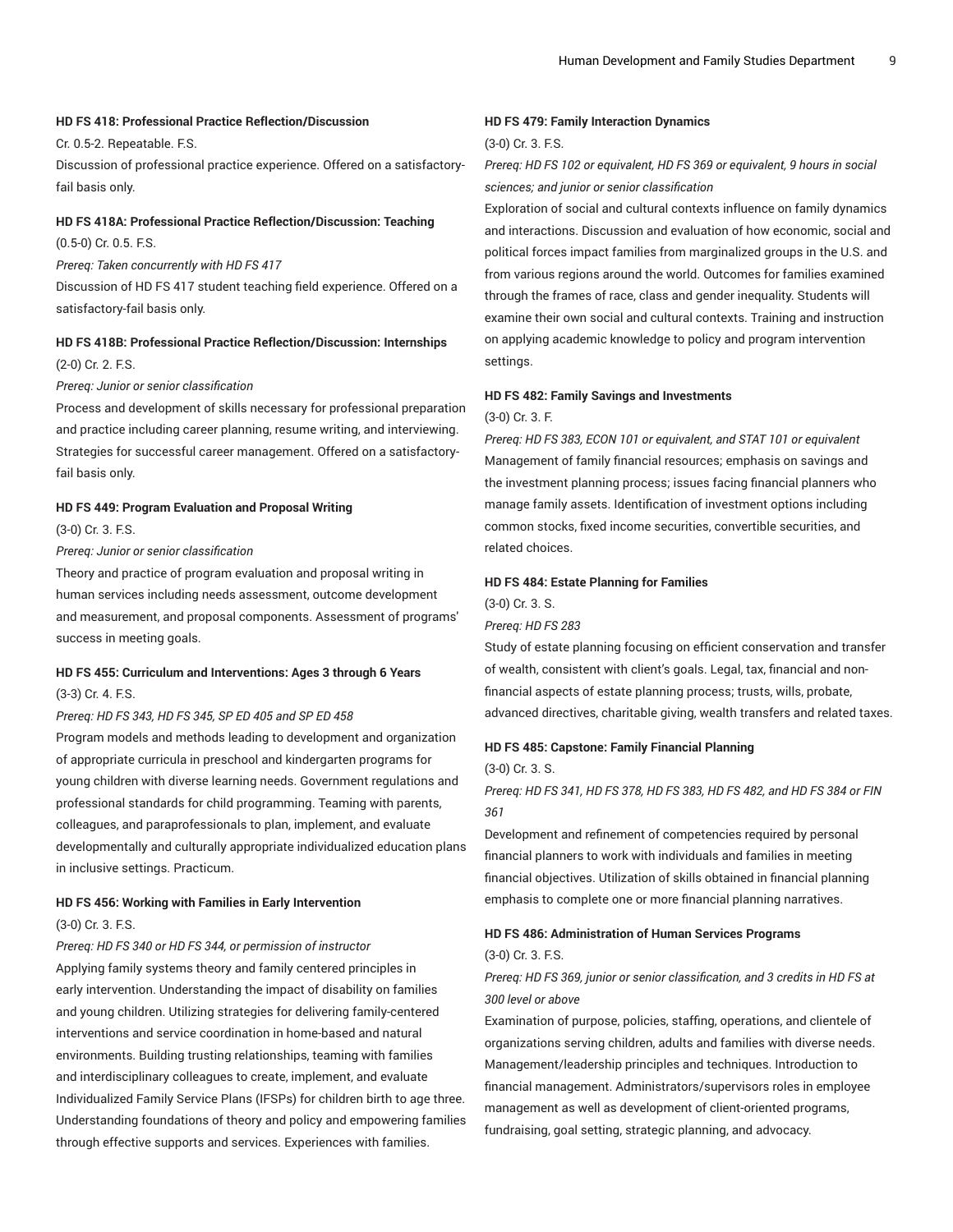#### **HD FS 489: Financial Counseling**

(Dual-listed with HD FS 589). (2-0) Cr. 2. F. *Prereq: HD FS 283 for 489, graduate classification for 589* Personal, social/psychological and legal climates affecting family financial decisions. A life cycle approach to financial decision making. Development of financial counseling and planning skills to assist families and individuals to become self-sufficient in family financial management.

#### **HD FS 489L: Financial Counseling Laboratory**

(Dual-listed with HD FS 589L). (0-2) Cr. 1. Repeatable, maximum of 2 credits. F.

*Prereq: HD FS 283 for 489L, graduate classification for 589L* Hands-on financial counseling experience using preventative, remedial, and productive strategies in one-on-one and/or group situations. Students work with clients to develop diverse and inclusive decisionmaking and problem-solving methods to achieve goals or to remove barriers.

#### **HD FS 490: Independent Study**

Cr. arr. Repeatable. *Prereq: 6 credits in human development and family studies* Consult department office for procedure.

#### **HD FS 490H: Independent Study: Honors**

Cr. arr. Repeatable. *Prereq: 6 credits in human development and family studies* Consult department office for procedure.

#### **HD FS 490I: Independent Study: Human Development and Family Studies**

Cr. arr. Repeatable. *Prereq: 6 credits in HD FS* Consult department office for procedure.

#### **HD FS 491: Internship**

Cr. 4-9. Repeatable, maximum of 9 credits. F.S.SS. *Prereq: HD FS 418B, permission of instructor, senior classification, and minimum 2.0 GPA.* Supervised work experience related to the student's curriculum. Offered

on a satisfactory-fail basis only.

#### **HD FS 493: Workshop**

(Dual-listed with HD FS 593). Cr. arr. Repeatable. F.S.SS. *Prereq: Senior classification* Workshop in HD FS.

#### **HD FS 499: Research**

Cr. arr. Repeatable, maximum of 6 credits. F.S.SS. *Prereq: Consult department office for procedures.* Supervised research experience.

## **Courses primarily for graduate students, open to qualified undergraduates:**

## **HD FS 501: Graduate Studies, Research, and Ethics in HD FS** (2-0) Cr. 2. F.

*Prereq: Admission to HD FS Graduate program*

Overview of graduate study, research, ethics, and professional development in the field of human development and family studies. Curriculum, programs of study, portfolios, faculty research interests, dissemination of research, career planning, and teaching discussed.

## **HD FS 502: Professional Development in Human Development and Family Studies**

(2-0) Cr. 2. Alt. S., offered even-numbered years.

*Prereq: graduate classification; HD FS 501*

Overview of professional skills, portfolio building, preparation for academic and nonacademic jobs, leadership fundamentals and project management training, time management, work balance issues, and professional ethics. Opportunities for graduate students to work on their professional development tailored to individual needs of students. Develop an individual professional portfolio.

#### **HD FS 503: Introduction to Research Design**

#### (4-0) Cr. 4. F.

#### *Prereq: Permission of instructor*

Basic research skills including developing research questions, posing testable hypotheses, determining appropriate data collection and analyses, and identifying the benefits and limitations of various sampling strategies. Measurement theory, observational assessments, survey research, experimental and quasi-experimental designs, analysis of secondary data, and qualitative research methods.

#### **HD FS 504: Qualitative Research Methods**

(3-0) Cr. 3. S.

*Prereq: 9 credits of social sciences or permission of instructor* Introduction to qualitative research methodology. Application of fieldwork methods, analysis, interpretation, and writing through individual qualitative research projects.

#### **HD FS 505: Application of Quantitative Research Methods**

(3-0) Cr. 3. S. *Prereq: HD FS 503 or permission of instructor* Descriptive and inferential statistics, hypothesis testing, scales of measurement, comparisons of proportions, correlations between variables, the t distribution, analysis of variance, and multiple regression.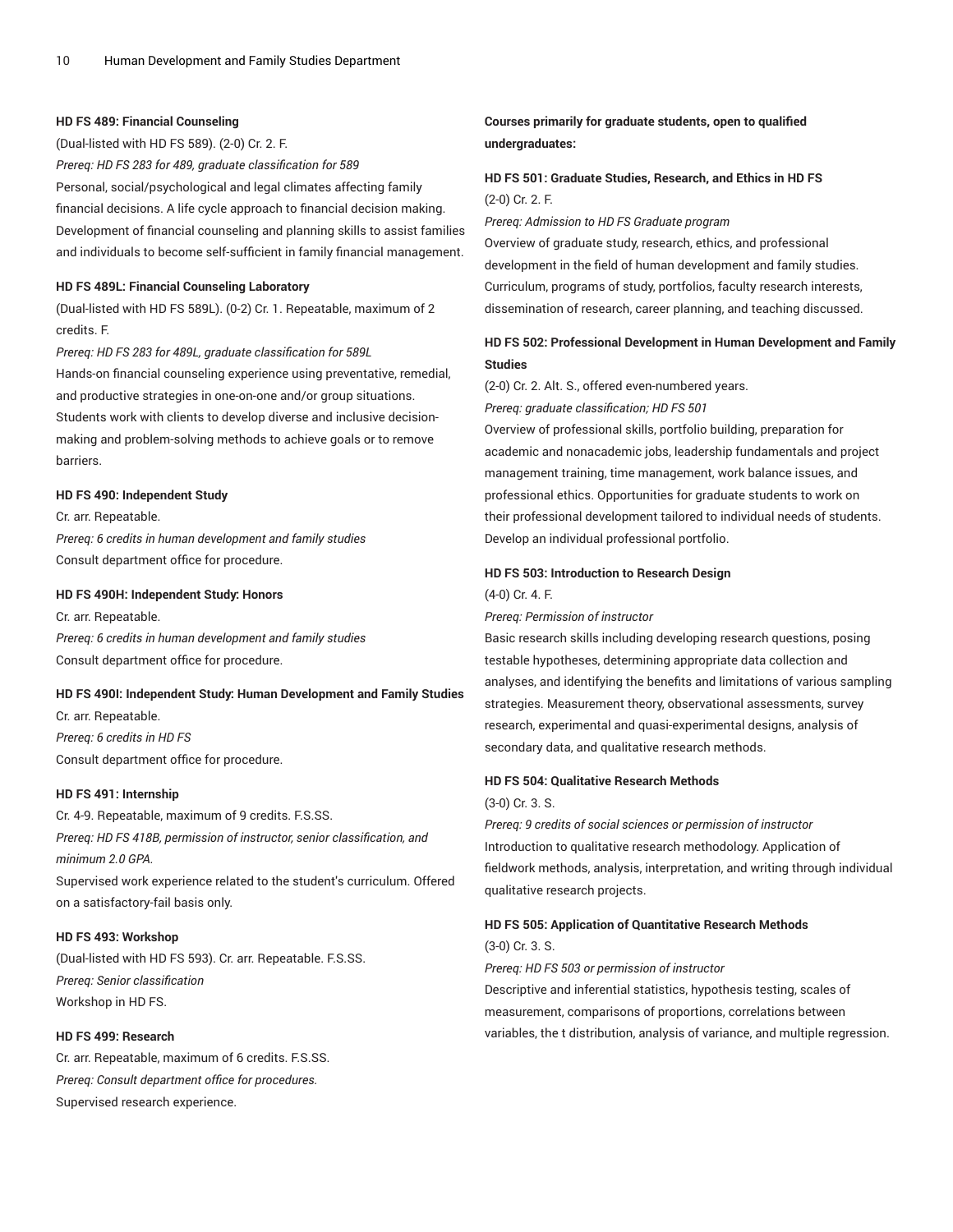#### **HD FS 510: Theories of Human Development**

(3-0) Cr. 3. F.SS.

*Prereq: 9 credits of social sciences or permission of instructor* Theoretical approaches and current research in child, adolescent, and adult development. Individual life span perspectives. Implications for research, policy and practice. (Summer course offering is on-line).

#### **HD FS 511: Family Theory**

#### (3-0) Cr. 3. S.

*Prereq: 9 credits in social sciences or permission of instructor* Theoretical approaches and current research in family development. Review the nature and value of theory to the study of the family and evaluate the use of theory in empirical research. Implications for research, policy and practice.

#### **HD FS 530: Perspectives in Gerontology**

(Cross-listed with GERON). (3-0) Cr. 3. F.

Overview of current aging issues including theory and research, critical social and political issues in aging, the interdisciplinary focus of gerontology, career opportunities, and aging in the future.

#### **HD FS 534: Adult Development**

(Cross-listed with GERON). (3-0) Cr. 3. S.

Exploration of the biological, psychological and social factors associated with aging. Although the focus is on the later years, information is presented from a life-span developmental framework. Empirical studies are reviewed and their strengths, limitations and implications for normative and optimal functioning are discussed.

#### **HD FS 538: Developmental Disabilities**

(Cross-listed with PSYCH). (3-0) Cr. 3. Alt. F., offered odd-numbered years. *Prereq: 9 credits in human development and family studies or psychology or permission of instructor*

Theories, research, and current issues regarding the intersection of development and disabilities. Investigation of interventions with individuals and families. (on-line course offering via Distance Education).

#### **HD FS 541: Housing and Real Estate in Family Financial Planning**

(Cross-listed with FFP). (3-0) Cr. 3. Alt. SS., offered even-numbered years. The role of housing and real estate in the family financial planning process, including taxation, mortgages, financial calculations, legal concerns, and ethical issues related to home ownership and real estate investments. Emphasis on emerging issues in the context of housing and real estate.

#### **HD FS 545: Economics, Public Policy, and Aging**

(Cross-listed with GERON). (3-0) Cr. 3. F.

Policy development in the context of the economic status of the older adult population. Retirement planning and the retirement decisions; social security and public transfer programs; intra-family transfers to/ from the aged; private pensions; financing medical care; prospects and issues for the future.

## **HD FS 555: Current Issues and Research in Early Childhood Services**

(3-0) Cr. 3. Alt. F., offered even-numbered years.

*Prereq: 9 credits in social sciences or permission of instructor* Analysis of contemporary and historical early childhood/early intervention/early childhood special education model programs and services. Examination of relationships among service systems and implementation, program quality, teacher effectiveness, and outcomes for children with and without disabilities. (on-line course offering via Distance Education).

#### **HD FS 563: Environments for the Aging**

(Cross-listed with GERON). (3-0) Cr. 3. S.

*Prereq: HD FS 360 or 3 credits in housing, architecture, interior design, rehabilitation, psychology, or human development and family studies or permission of instructor*

Emphasis on independent living within residential settings including specialized shelter, supportive services and housing management. Application of criteria appropriate for accessibility and functional performance of activities; universal design principles. Creative project provides service learning opportunities. Meets U.S. Diversity Requirement

#### **HD FS 566: Family Policy**

(3-0) Cr. 3. Alt. F., offered even-numbered years.

*Prereq: 6 credits in social sciences or permission of instructor* An introduction to policy for family researchers and practitioners. Examination of relevant policies through a family lens via discussion of theory and student interests in current and enduring family policies and programs. Descriptions of work roles in family policy and the interaction of family researchers and policymakers.

### **HD FS 567: Family Stress, Abuse, and Illness**

(3-0) Cr. 3. Alt. F., offered even-numbered years.

*Prereq: 9 credits in social sciences or permission of instructor* Explores research related to family stress within romantic, parent-child, and sibling relationships. Examines contemporary theory and research on the nature, causes, and consequences of family stressors. These stressors include, but are not limited to economic distress; physical and emotional abuse; substance abuse; and mental and physical illness across the life span. (on-line course offering via Distance Education).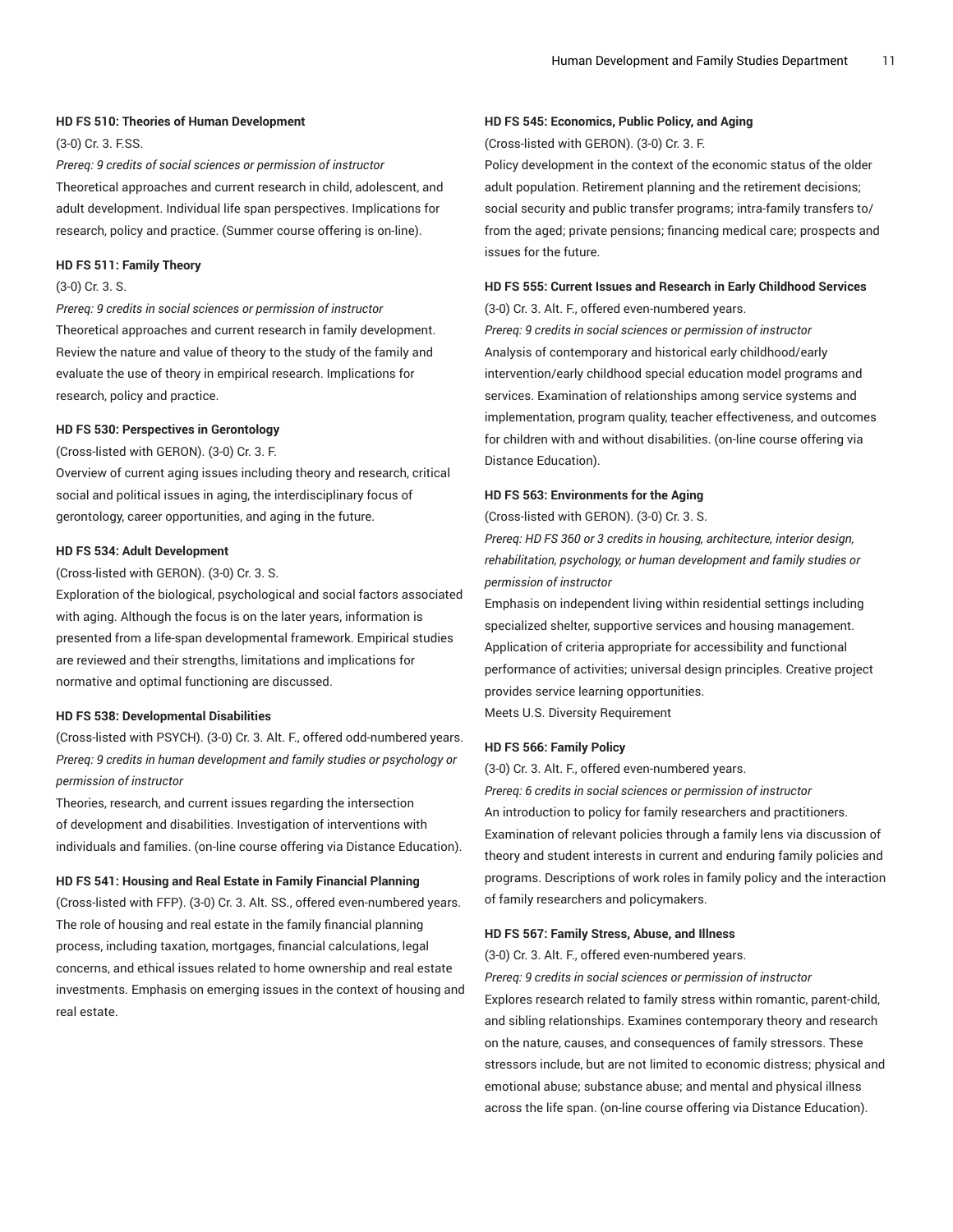#### **HD FS 568: Individual and Family Assessment**

(3-0) Cr. 3. Alt. S., offered even-numbered years. *Prereq: HD FS 510 or permission of instructor* Use of interviews, observational assessments, direct tests with individuals and families for research and intervention. Opportunities to practice assessments.

#### **HD FS 575: Cross-cultural Perspectives about Families and Children**

(3-0) Cr. 3. Alt. S., offered even-numbered years.

*Prereq: 6 credits in social sciences or permission of instructor* Review of current research regarding family diversity including an examination of cultural and structural influences on the development and well-being of families and children. Discussion of the impact on human rights and social justice. (on-line course offering via Distance Education).

#### **HD FS 577: Aging in the Family Setting**

(Cross-listed with GERON). (3-0) Cr. 3. S.

*Prereq: 9 credits in social sciences or permission of instructor* Theories and research related to personal and family adjustments in later life affecting older persons and their intergenerational relationships. Related issues including demographics also are examined through the use of current literature.

#### **HD FS 579: Family Well-being Across the Lifespan**

(3-0) Cr. 3. Alt. S., offered odd-numbered years.

*Prereq: 9 credits in social sciences or permission of instructor* Review of current research to provide a theoretical and practical understanding of the economic, social, and psychological factors that influence interpersonal relationships and individual well-being within the institution of the family system. Economic and policy effects considered. (on-line course offering via Distance Education).

## **HD FS 581: International Study in Human Development and Family Studies**

Cr. 1-12. Repeatable, maximum of 12 credits. F.S.SS.

*Prereq: Permission by application*

Limited enrollment. Supervised international study experiences in Human Development and Family Studies. Countries vary.

#### **HD FS 581A: International Study in HD FS: Practicum**

Cr. 1-12. Repeatable, maximum of 12 credits. F.S.SS. *Prereq: Permission by application* Limited enrollment. Supervised international study experiences in Human Development and Family Studies. Countries vary.

#### **HD FS 581B: International Study in HD FS: Exchange**

Cr. 1-12. Repeatable, maximum of 12 credits. F.S.SS. *Prereq: Permission by application* Limited enrollment. Supervised international study experiences in Human Development and Family Studies. Countries vary.

#### **HD FS 581C: International Study in HD FS: Group Study**

Cr. 1-12. Repeatable, maximum of 12 credits. F.S.SS. *Prereq: Permission by application* Limited enrollment. Supervised international study experiences in Human Development and Family Studies. Countries vary.

#### **HD FS 583: Investing for the Family's Future**

(Cross-listed with FFP). (3-0) Cr. 3. F.

Evaluation of investment markets for the household. Analysis of how families choose where to put their savings. Emphasis is on using the family's overall financial and economic goals to help inform investment choices.

## **HD FS 584: Program Evaluation and Research Methods in Gerontology** (Cross-listed with GERON). (3-0) Cr. 3. S.

Overview of program evaluation, research methods, and grant writing in gerontology. Includes application of quantitative and qualitative methods in professional settings.

#### **HD FS 585: Program Evaluation**

(3-0) Cr. 3. Alt. S., offered odd-numbered years.

*Prereq: 6 credits in graduate level social sciences or permission of instructor* Theoretical and practical issues related to design and implementation of program evaluation in social sciences. Includes theory, design, implementation, analysis and proposal writing to assist programs to be successful in meeting program goals.

#### **HD FS 588: Family, Income, and the Economy**

(3-0) Cr. 3. Alt. F., offered odd-numbered years.

*Prereq: 9 credits in social sciences or permission of instructor* Analysis of family income, wealth, and economic well-being. Emphasis on effects of family behavior and public policies on the adequacy and security of income across the family life cycle. Implications of resource allocation within the family for adult and child well-being.

#### **HD FS 589: Financial Counseling**

(Dual-listed with HD FS 489). (2-0) Cr. 2. F.

*Prereq: HD FS 283 for 489, graduate classification for 589* Personal, social/psychological and legal climates affecting family financial decisions. A life cycle approach to financial decision making.

Development of financial counseling and planning skills to assist families and individuals to become self-sufficient in family financial management.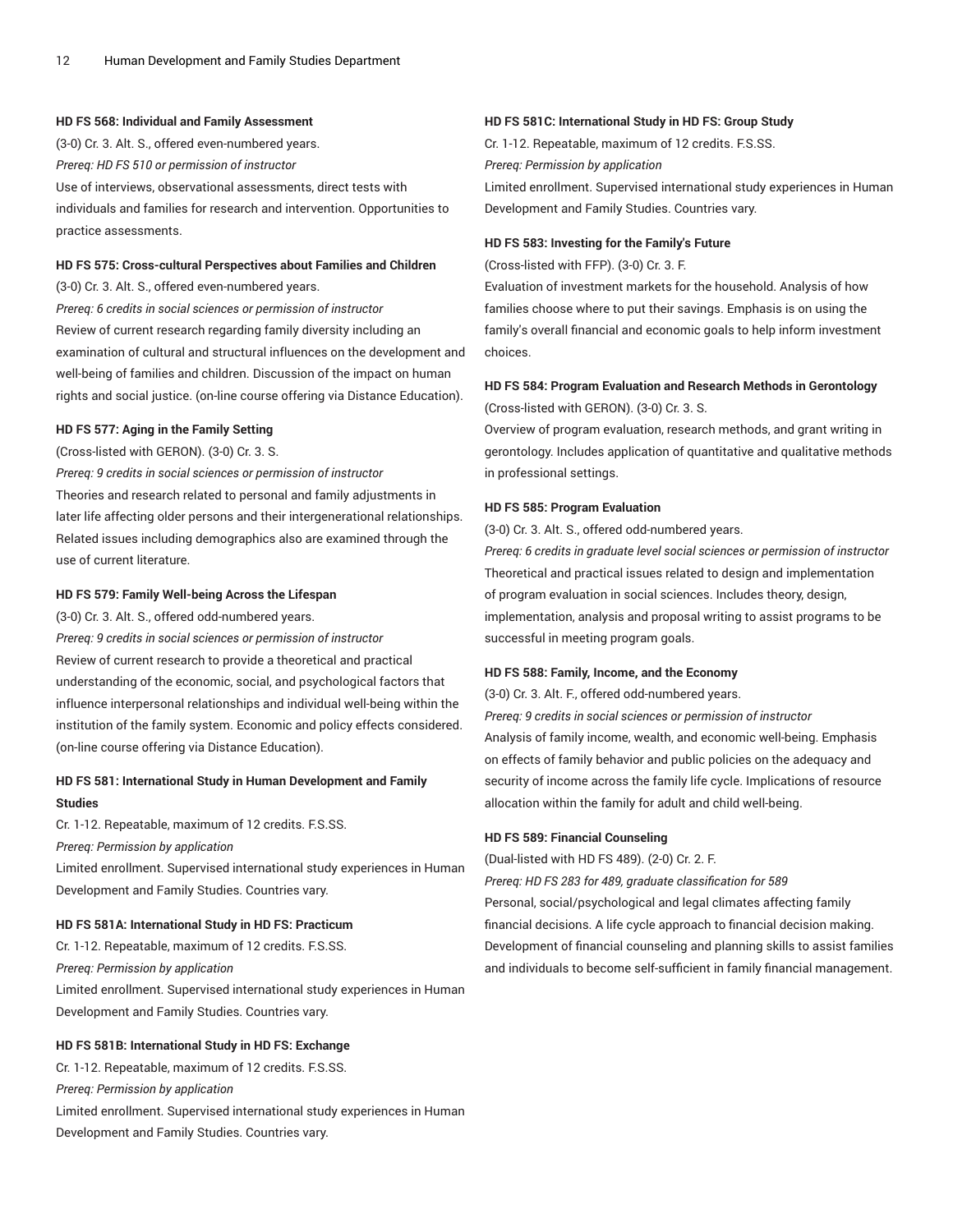#### **HD FS 589L: Financial Counseling Laboratory**

(Dual-listed with HD FS 489L). (0-2) Cr. 1. Repeatable, maximum of 2 credits. F.

*Prereq: HD FS 283 for 489L, graduate classification for 589L* Hands-on financial counseling experience using preventative, remedial, and productive strategies in one-on-one and/or group situations. Students work with clients to develop diverse and inclusive decisionmaking and problem-solving methods to achieve goals or to remove barriers.

#### **HD FS 590: Special Topics**

Cr. arr. Repeatable. *Prereq: Permission of instructor*

Consult department office on procedure for filing a written plan of study.

#### **HD FS 590I: Special Topics: Human Development and Family Studies**

Cr. arr. Repeatable. *Prereq: Permission of instructor* Consult department office on procedure for filing a written plan of study.

#### **HD FS 590R: Special Topics**

Cr. arr. Repeatable. F.S.SS.

*Prereq: Permission of instructor*

Consult department office on procedure for filing a written plan of study.

#### **HD FS 591: Internship**

Cr. arr. Repeatable. F.S.SS.

*Prereq: 10 graduate credits*

Supervised experience in an area of human development and family studies.

#### **HD FS 591I: Internship: Human Development and Family Studies**

Cr. arr. Repeatable. F.S.SS.

*Prereq: 10 graduate credits*

Supervised experience in an area of human development and family studies.

#### **HD FS 593: Workshop**

(Dual-listed with HD FS 493). Cr. arr. Repeatable. F.S.SS. *Prereq: Senior classification* Workshop in HD FS.

#### **HD FS 594: Professional Seminar in Gerontology**

(Cross-listed with GERON). (3-0) Cr. 3. SS.

An integrative experience for gerontology students designed to be taken near the end of the degree program. By applying knowledge gained in earlier coursework, students will strengthen skills in ethical decisionmaking behavior, applying these skills in gerontology-related areas such as advocacy, professionalism, family and workplace issues. Students from a variety of professions will bring their unique perspectives to bear on topics of common interest.

#### **HD FS 599: Creative Component**

Cr. arr. F.S.SS.

*Prereq: 9 graduate credits in HD FS*

Nonthesis creative component (e.g., a special report, capstone course, integrated field experience, annotated bibliography, research project, design, or other creative endeavor).

#### **Courses for graduate students:**

#### **HD FS 603: Advanced Quantitative Methods**

(3-0) Cr. 3. F.

*Prereq: HD FS 503, HD FS 505; STAT 402 or STAT 404 or permission of instructor*

Methodological and analytical issues in research in human development and family studies. Advanced research design and measurement, selection of statistical techniques, and issues in the interpretation of findings.

#### **HD FS 604: Advanced Qualitative Methods**

(3-0) Cr. 3. Alt. S., offered even-numbered years.

*Prereq: HD FS 504 or permission of instructor*

Research methodologies including phenomenology, grounded theory, ethnography, and case studies. Methods of data collection and analysis procedures. Issues of ethics and interpretation of findings. (on-line course offering via Distance Education).

#### **HD FS 605: Multi-level Modeling**

(Cross-listed with PSYCH). (3-0) Cr. 3. Alt. S., offered odd-numbered years. *Prereq: HD FS 503 and HD FS 505 or STAT 404 or permission of instructor* Rationale for and interpretation of random coefficient models. Strategies for the analysis of multi-level and panel data including models for random intercepts, random slopes, and growth curves.

#### **HD FS 606: Advanced Structural Equation and Longitudinal Modeling**

(3-0) Cr. 3. Alt. S., offered even-numbered years.

*Prereq: HD FS 603 or STAT 404 or permission of instructor* Rationale for and interpretation of advanced structural equation modeling for the analysis of longitudinal data. Emphasis will be placed on developing a working familiarity with some of the common statistical procedures, coupled with their application through the use of statistical software.

#### **HD FS 607: Mixed Methods**

(3-0) Cr. 3. Alt. S., offered odd-numbered years.

*Prereq: HD FS 503, HD FS 504,HD FS 505, or permission of instructor* Foundations of mixed methods research, controversies, and philosophical concerns. Rationale for and interpretation of mixed methods designs. Research design, sampling, data collection, data analysis, results, and interpretation. (on-line course offering via Distance Education).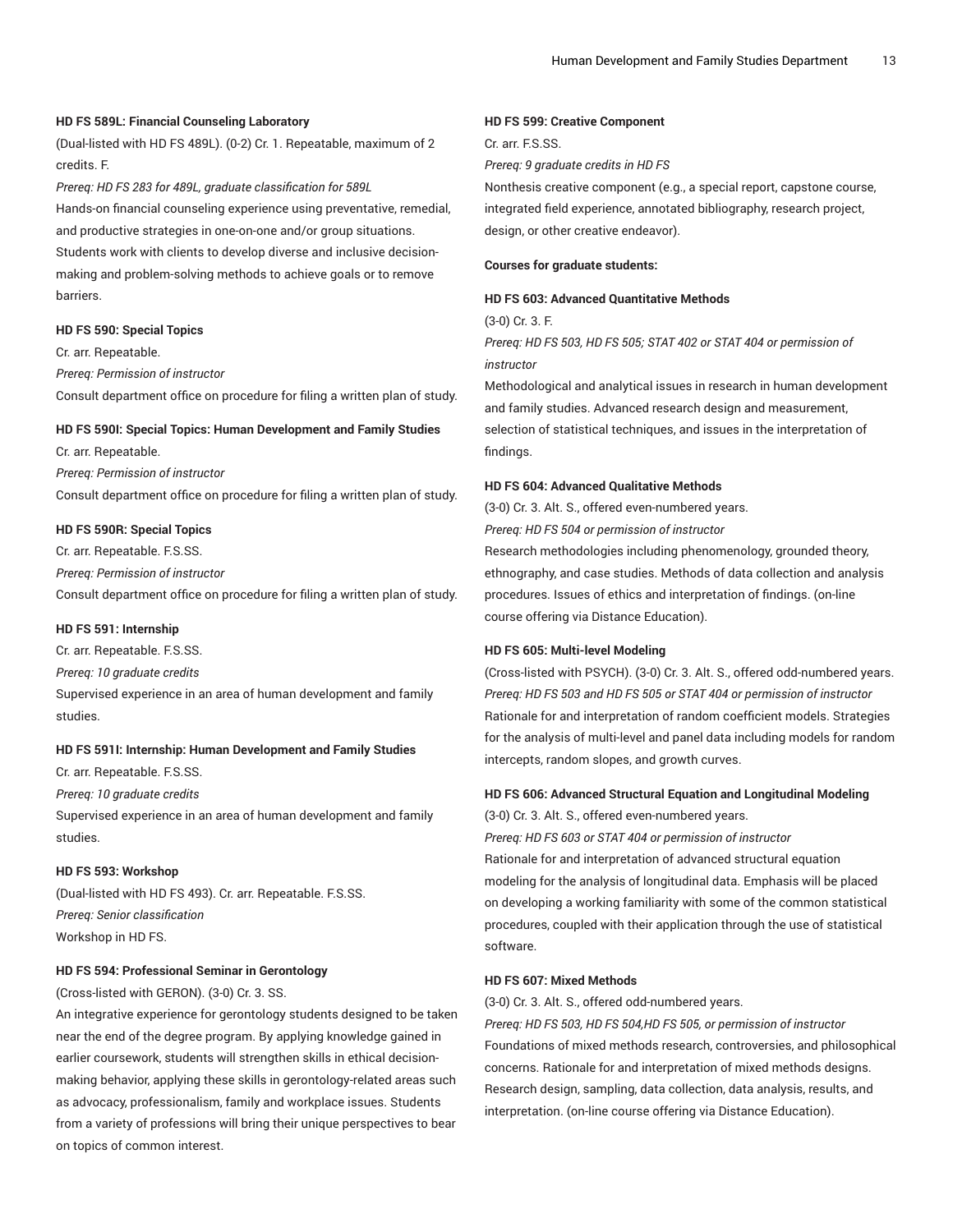#### **HD FS 608: Grant Writing for Research**

#### (3-0) Cr. 3. F.

*Prereq: HD FS 503, HD FS 505, and HD FS 504 or permission of instructor* Understand how to identify funding sources as well as the fundamental components of a federal research grant proposal such as the abstract or summary, background and significance, specific aims/goals and objectives, project design and methods, sustainability, assessment, broader impacts, dissemination, budget, budget justification, and cover letter.

#### **HD FS 616: Seminar**

Cr. arr. May be repeated. F.S.SS.

#### **HD FS 631: Child Health and Development**

(3-0) Cr. 3. Alt. F., offered even-numbered years. *Prereq: HD FS 510 or permission of instructor* Young children's cognitive, physical, communication, and social-

emotional health and development will be examined. Both typical and atypical trajectories will be explored. Research on current trends in the field will be emphasized.(on-line course offering via Distance Education).

### **HD FS 632: Behavioral Interventions in Early Childhood**

(3-0) Cr. 3. Alt. S., offered odd-numbered years.

*Prereq: HD FS 510 or permission of instructor*

Issues related to behavioral development and needs of children ages 3-8. Design and implementation of group and individual behavioral interventions. Discussion of coaching strategies to improve intervention implementation. (on-line course offering via Distance Education).

#### **HD FS 633: Infant Mental Health**

(3-0) Cr. 3. Alt. S., offered even-numbered years.

#### *Prereq: HD FS 510 or permission of instructor*

Examination of the individual, interpersonal, and familial factors that influence infant (birth through age 3) mental health. Analysis of the risk and protective factors that influence these systems and their potential effects on social-emotional development. Current issues relating to effective programs for improving parent-infant interactions and additional supports available to families.(on-line course offering via Distance Education).

#### **HD FS 634: Adolescent and Emerging Adult Health and Development**

(3-0) Cr. 3. Alt. S., offered even-numbered years.

### *Prereq: HD FS 510 or permission of instructor*

Theory and research on biopsychosocial, cognitive, physical and sexual health and development from early adolescence to emerging adulthood. Contexts of development including families, peers, schools, neighborhoods, romantic relationships, economics and public policies are considered.(on-line course offering via Distance Education).

#### **HD FS 635: Adult Development, Aging, and Health**

(Cross-listed with GERON). (3-0) Cr. 3. Alt. F., offered odd-numbered years. *Prereq: HD FS 510 or permission of instructor*

Review of the impact of the growing older adult population as well as individual development and aging on individuals, families, and society. Exploration of theoretical perspectives applied to adult development and aging and distinction of normative and non-normative changes in adulthood. Discussion of methods to assess development across adulthood and consideration of the role of individual and environmental factors impacting efforts to optimize adult development.

#### **HD FS 640: Biomarkers and Family Research**

(3-0) Cr. 3. Alt. S., offered odd-numbered years.

*Prereq: HD FS 510 or permission of instructor.*

Research on the biological underpinnings of human development and the biobehavioral health of the family. Exposure to interdisciplinary research and practice on biomarkers in the family, with particular emphasis on health-and well being-related measures. Application of biomarker collection, measurement, analysis and dissemination.

## **HD FS 690: Advanced Topics**

Cr. arr. Repeatable. *Prereq: Permission of instructor and enrollment in Ph.D. program*

## **HD FS 690I: Advanced Topics: Human Development and Family Studies**

Cr. arr. Repeatable. *Prereq: Permission of instructor and enrollment in Ph.D. program*

#### **HD FS 691: Internship**

Cr. arr. Repeatable. F.S.SS. *Prereq: Permission of instructor* Supervised practice and experience in the following specified areas. Offered on a satisfactory-fail basis only.

#### **HD FS 691A: Internship: College Teaching**

Cr. arr. Repeatable. F.S.SS. *Prereq: Permission of instructor* Supervised practice and experience in college-level teaching. Offered on a satisfactory-fail basis only.

#### **HD FS 691B: Internship: Research**

Cr. arr. Repeatable. F.S.SS. *Prereq: Permission of instructor* Supervised practice and experience in conducting research. Offered on a satisfactory-fail basis only.

#### **HD FS 691D: Internship: Professional Experience**

Cr. arr. Repeatable. F.S.SS. *Prereq: Permission of instructor* Supervised practice and experience in relevant professional experiences. Offered on a satisfactory-fail basis only.